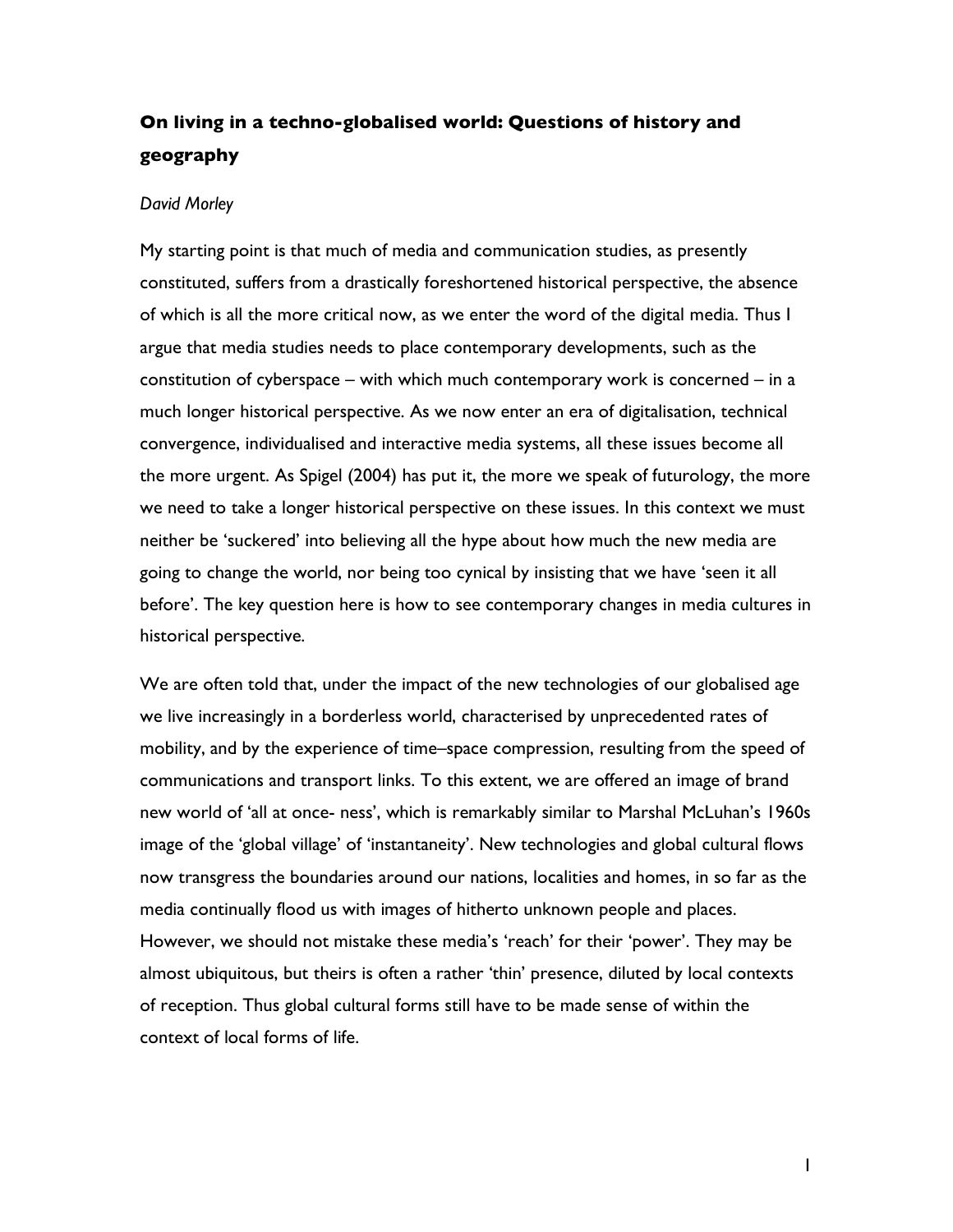In some versions of the story of globalisation, we are offered what I would characterise as an abstracted sociology of the postmodern, inhabited by an un-interrogated 'we', who 'nowadays' live in an undifferentiated global world. Moreover, the presumption is that our lives are increasingly determined by the effects of the 'new media'. From my own point of view, this is particularly problematic, as the technologically determinist nature of the claims made for the (seemingly) 'automatic' effects of the new media fly in the face of the last 30 years of audience research, which has demonstrated the very complex ways in which different media technologies are, in fact, interpreted and mobilised by their users. It is curious that the discussion of new media often returns us to an outmoded discourse of 'automatic' media effects, whether from a dystopian or utopian point of view. My argument is that what we need is a perspective on how a variety of media technologies, both new and old, are fitted into, and come to function within, a variety of different cultural contexts.

That kind of 'contextualist' approach to questions of technological change is defined by Bryce (1987) as one in which, rather than starting with the internal 'essence' of a technology and then attempting to deduce its 'effects' from its technical specifications, one begins with an analysis of the interactional system in a particular context and then investigate how any particular technology is fitted into it.

Clearly, no technology has straightforward impacts – not least because one has to begin with the question of which people (differentially) see the relevance (or irrelevance) of any given technology to them and how they ignore, or mobilise and use it, in the specific cultural context of their own lives. This approach evidently shares much with the anthropological concept of consumption as a form of 'domestication' (or indigenisation) of technologies – by which the objects are effectively 'customised' by being fitted into local patterns of use. This emphasis is also similar to that of the 'circuit of culture' model developed by Stuart Hall and his colleagues at the Open University (du Gay et al., 1996), which likewise argues that context is no 'optional extra', which we might study at the end of the analytic process, but rather, is best seen a 'starting point' – which has determining effects on both production and consumption.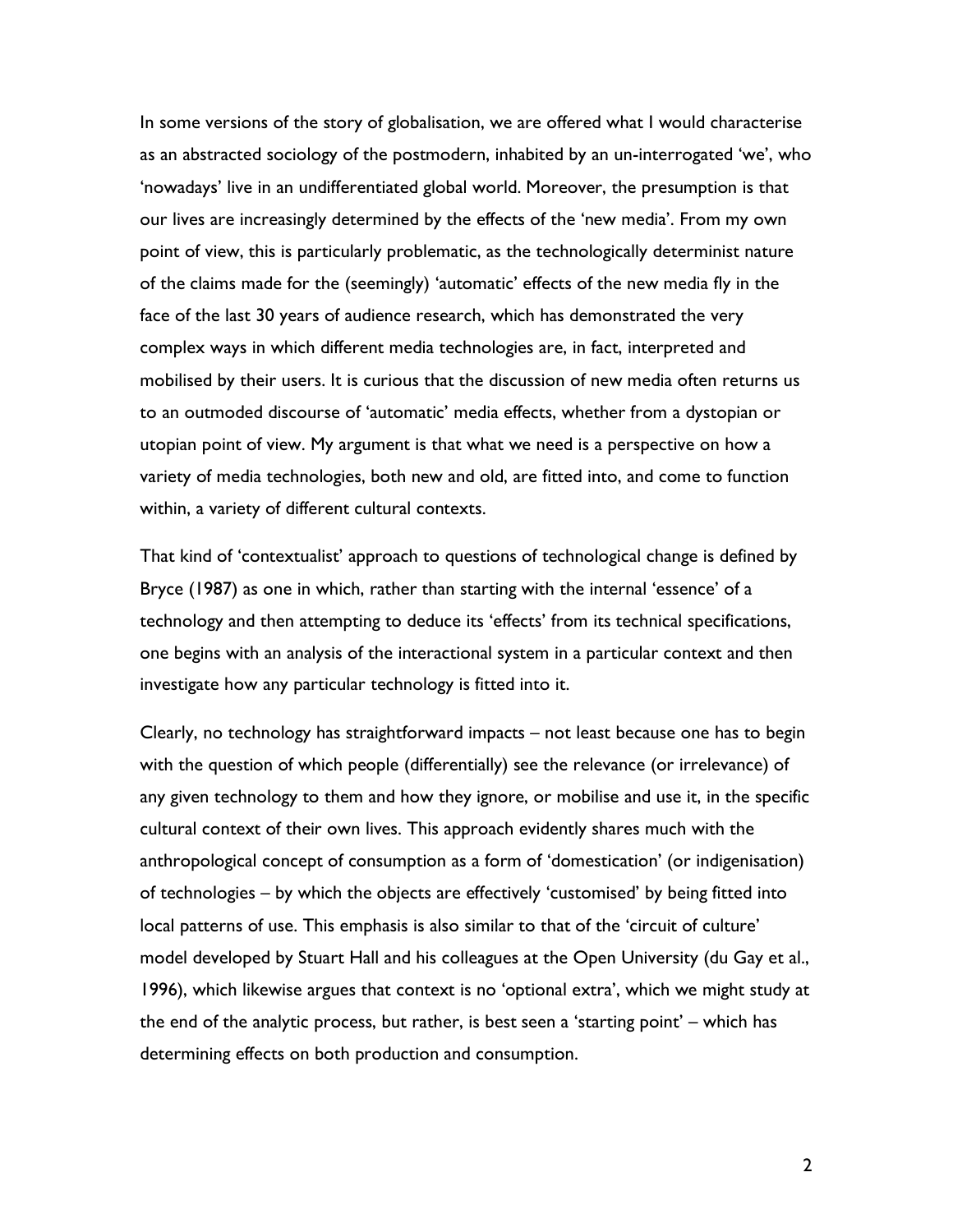### **2. Grounded theories of technology in context**

In relation to the broader questions of technology and context, my general point concerns the need to focus not on digitalisation in general, or on cyberspace in the abstract, but rather on the particular types of cyberspaces which are instituted in specific localities, under particular cultural, economic and political circumstances. This is to follow the example set by Miller and Slater (2000), in their study of the internet in Trinidad – as a way of studying how the worlds of the virtual and the actual are differently integrated across the globe in specific contexts. To take a further example of the importance of how a particular technology is instituted in a particular context, elsewhere Slater examines the contrasting cases of two villages in western Africa. In the first village, a large amount of 'aid' money was acquired and a customised hall was built to house some of the latest, high-speed-modem computers, in a purpose-built, fully airconditioned environment. Unfortunately, the hall was built in a slightly out-of-the- way location, which did not connect well with the customary pathways along which the local villagers travelled, and so this powerful technology was rather underused. In the second case, a returning Western 'volunteer' left behind, in the village he'd worked in, a clapped-out laptop with a dodgy modem, giving it to the owner of a local cafe, who set it up on one of the tables in the back of his bar. Although this was a much less powerful piece of technology, the cafe where it was sited had, directly outside it, the bus stop and the taxi rank where the local people from the other villages around passed through, on their way to market. As a result of it 'fitting' much more effectively with the established communications systems of the community in which it was sited, this less powerful technology had much more con- sequential effects than the purpose-built computers in the air-conditioned environment in the other village.

For these kind of reasons, I am very much in favour of returning to the classical definition of communications, which would re-incorporate the study of physical movement within its remit. Thus, rather than focussing exclusively on the trans- mission of messages, which is what we tend to think of these days, when we say 'communications', we might better consider how these questions can be articulated with questions of transport. This would then be to incorporate the study of the movement of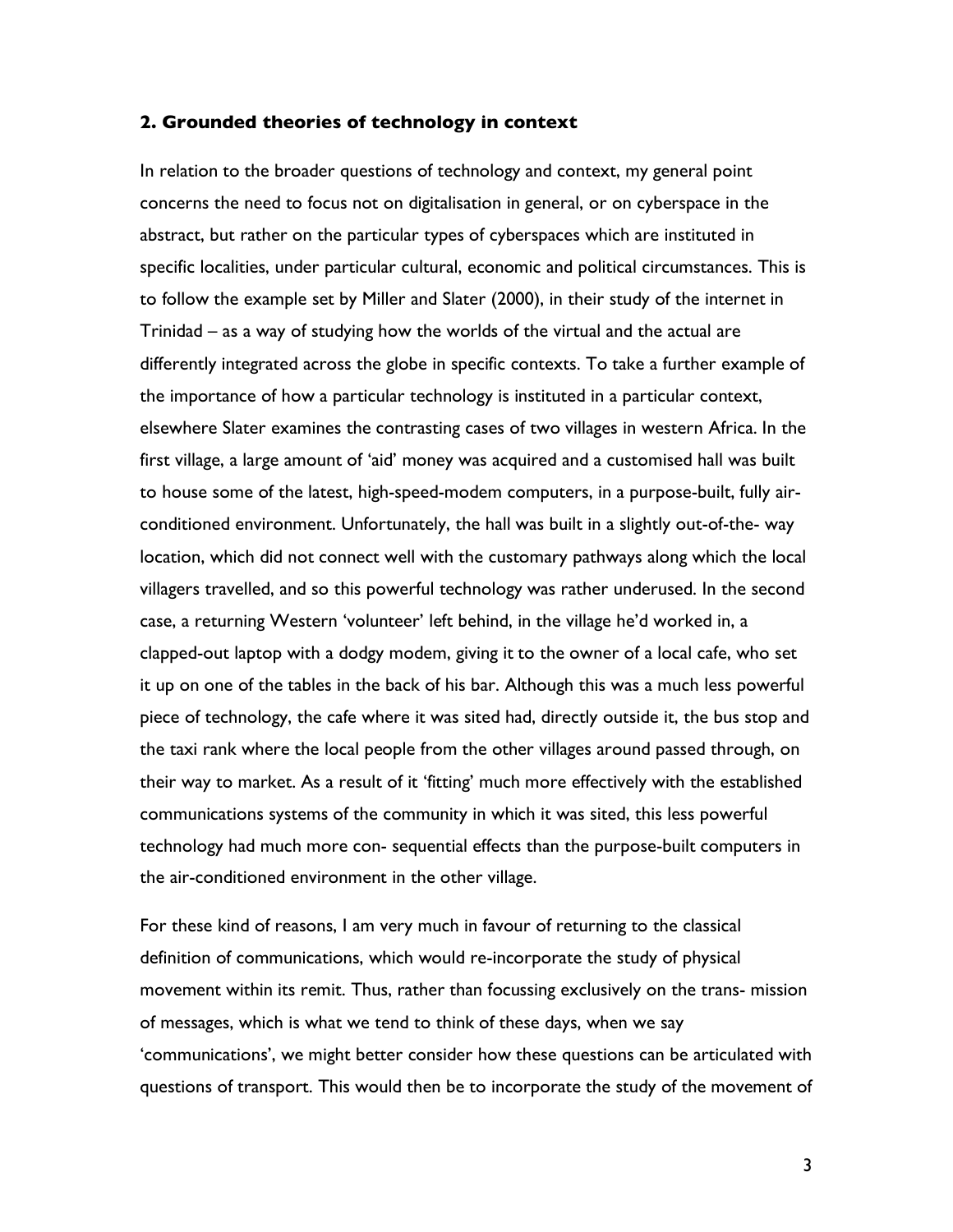people, and commodities, and technologies alongside that of information – and contemporaneously, place the study of the emerging virtual realms alongside that of the material world (cf. Morley, 2011).

## **3. Theories of techno-globalisation; questions of regionality and periodisation**

Theories of globalisation often emphasise the role of communications technologies in the process of time–space compression and de-territorialisation. In this model, the virtual world is sometimes then argued to have so thoroughly 'replaced' the physical world that geography is declared to be dead. However, all of this is evidently based on rather simplistic ideas about the transformative effects of digital technologies. Coming, as I do, from a cultural studies tradition which prioritises 'grounded' theory and emphasises specificity in empirical investigations, I find myself unsympathetic to the kind of abstracted 'One-Size-Fits-All' analyses of globalisation-thru-technology which dominate the field today.

Rather than generalist schemes, which try to reduce the whole of history to one Big Story, we may perhaps be better served by some differentiations between the stories and perspectives of a variety of regions, areas and periods. However, if we are to attempt to produce a more concretely regionalised perspective on globalisation, there is a difficulty with the definition of the units of analysis to be used. In this context, we shouldn't simply take geographical 'areas' as the units of our cartography (nor presume that, within each one, we will find only one set of exclusive or 'dominant' properties). Rather, we should take the relevant cultural, political and economic forms as the basic units of analysis and then look to see where they are to be found, without assuming that they are 'naturally' bound to any particular geography.

The further problem concerns just how new all this global mobility and technical change is. Edgerton (2006) notes that we are often told that we are entering a new historical epoch, in which change takes place at an ever increasing rate, as result of the effects of increasingly powerful technologies. However, we can perfectly well be argued to live in an age of technological stasis, relatively speaking, compared with the speed of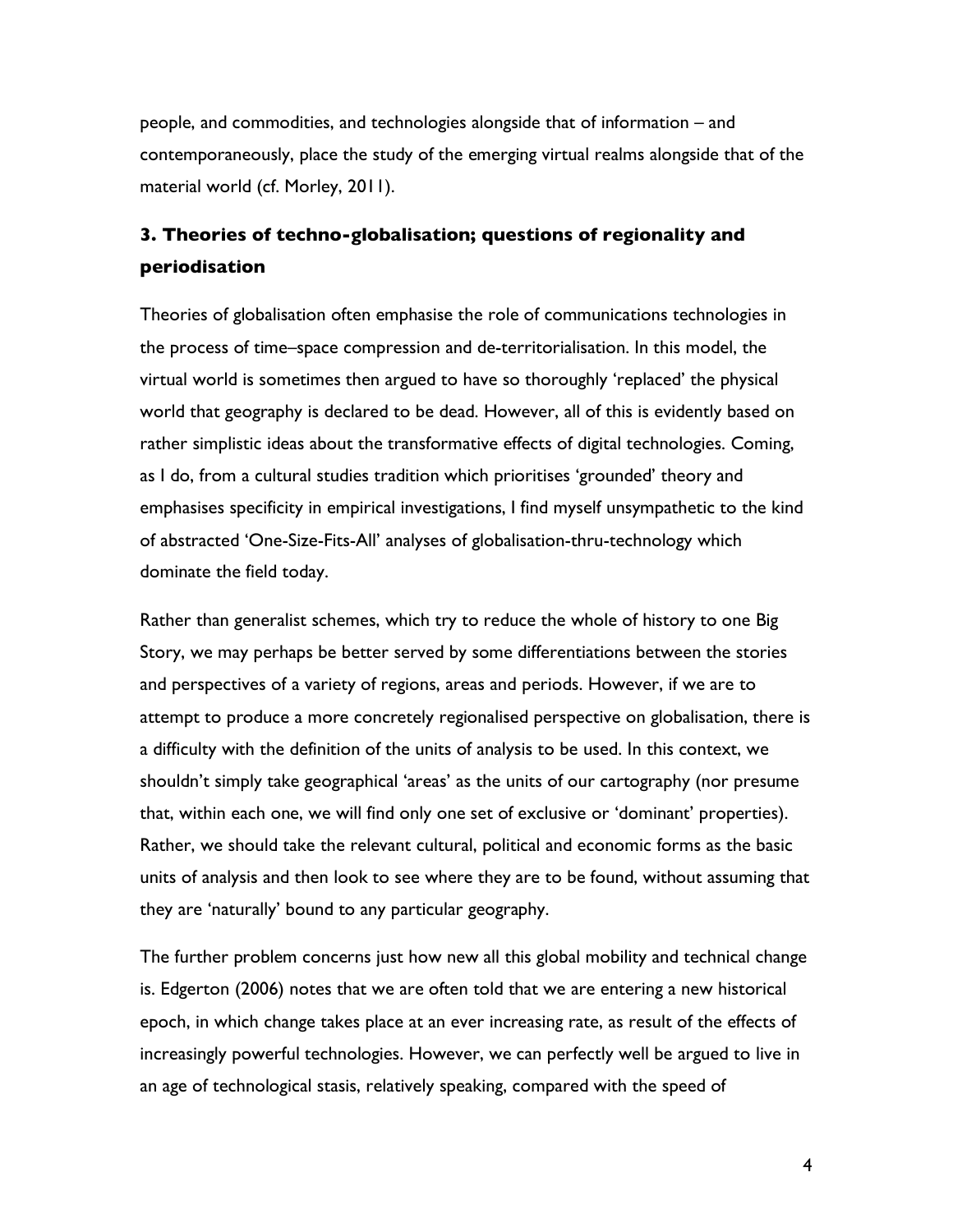technological change at the beginning of the twentieth century (the era of the invention of radio, the cinema, photography, the steamship, the railroad and the aeroplane). As Edgerton points out, judging by these standards, the present does not in fact seem particularly innovative. Most historians tend to focus exclusively on technological novelty, while in reality, it is older technologies which continue to dominate our lives. Moreover, our accounts of technology are fundamentally unbalanced by a tendency to focus on invention over use, acquisition over maintenance, and inevitability over choice, when what matters more is how technologies are used and by whom, as they are transformed and 'reinvented' in hybrid forms, and their use shifts from one context to another.

Moreover, this is often a process of uneven development, in which technologies which may have declined for a period in one context, re-emerge later as the most important technologies of the era, in other places. Consider how the bicycle declined in the West in the late C20th, re-emerging much later in the cities of the 3rd World and then returning to the West, in its new ecological incarnation. Indeed, despite the claims of the innovation-centric, technological futurism on which our present visions are based, some areas of the world have recently experienced significant technological regression – for in- stance, in the return of animal-drawn farm implements in countries which previously would have used tractors; or in the transformation of the previously hi-tech shipbreaking industry into one which now takes place on the beaches of Bangla- desh, where armies of men break up modern ships up for scrap, using mediaeval implements (Buerk, 2006). These issues also raise the eternally vexed question of historical periodisation. Many technologies that we think of as 'old' – the donkey cart, the wooden plough – have been maintained and used throughout the last century in many places, often alongside the aeroplane and the motorcar. As we know, old technologies often achieve new forms of symbiosis with more contemporary ones.

Thinking about the history of technology-in-use – and concentrating on the adaptation, operation and maintenance of things – offers us a very different perspective from that of the innovation-centred model. Firstly, it offers us a truly global history, rather than focussing exclusively on the small number of (largely Western) places where invention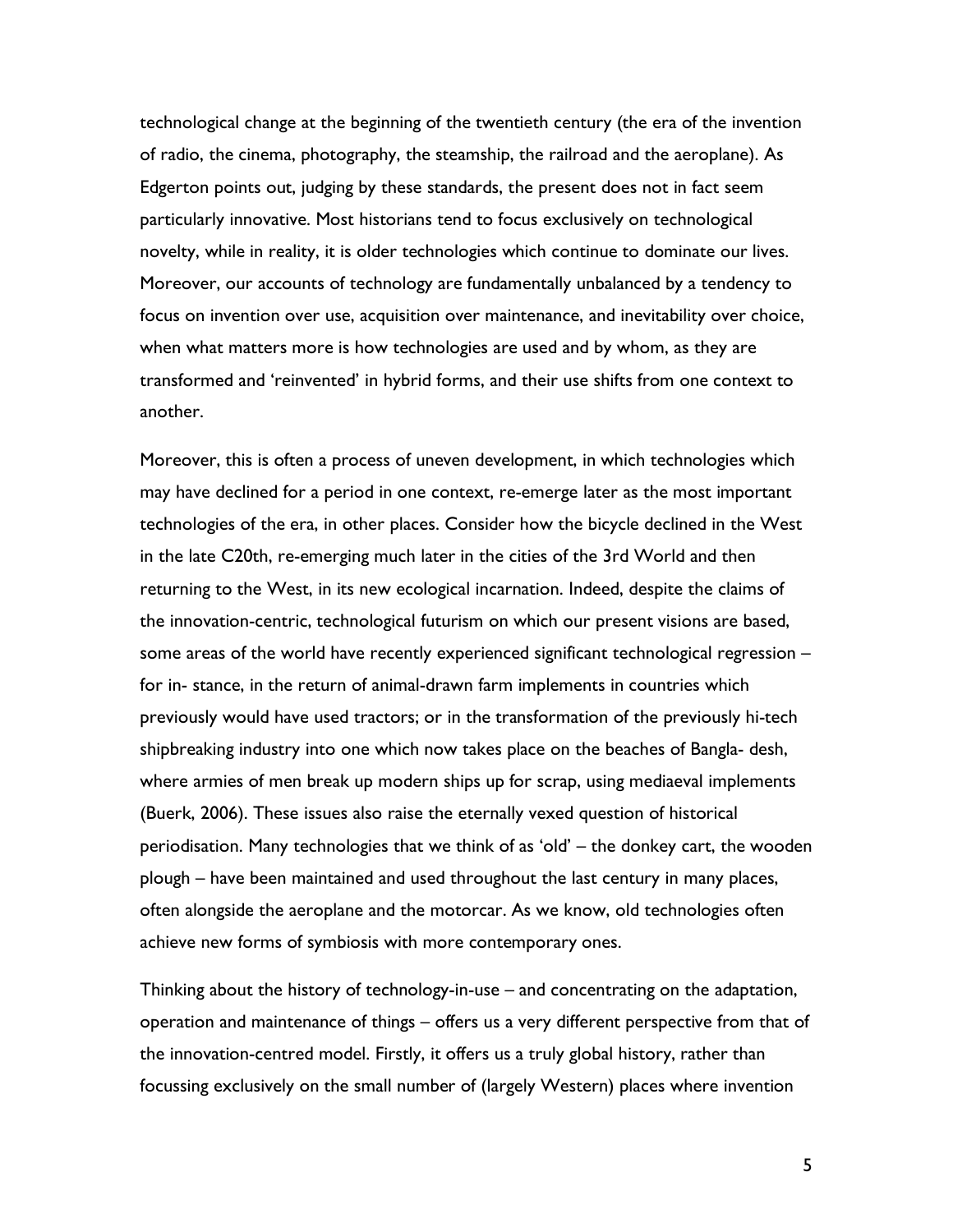has been historically concentrated. By this means, we can then shift our attention away from the large-scale, spectacular, masculine, prestigious technologies of the rich white world, to also bring into focus the small-scale, mundane, feminised, and often creolised technologies of the shanty towns of the world – which are the products not of professional scientists, but of millions of untutored, but inventive amateur architects, engineers and builders. When we think of these vernacular architectures, we need to ask not simply what 'standard' facilities the shanty towns lack, but rather, what (often novel) systems for the supply of necessities they have developed, in order to sustain a new kind of rapidly expanding urban existence on an enormous scale, even if only at subsistence level (cf Edgerton op cit). These systems will often be adaptations of older, imported technologies from elsewhere, now given a new lease of life and adapted for local use (such as the tin drum, flattened into roof or wall; or the scooter crossed with the rickshaw to produce the tuk-tuk taxis of Thailand). More importantly these technologies at the heart of the fastest growing cities, such as Lagos and Mumbai – the places where the modernity of the future is already taking shape.

These issues bring us to the eternally vexed question of how to address the question of periodisation in our work. Braudel (1984) always insisted on the need to recognise the simultaneous existence of different temporalities – just as Williams (1965) noted the coexistence of residual, dominant and the emergent tendencies within any one historical period. Thus, as Latour (1993) argues, 'modern time', in any pure form, has never existed – for the eras of the traditional, the modern and the postmodern have always been jumbled up and we have always worked with a mixture of old and new technologies, simultaneously utilising Paleolithic inventions such as hammers and nails alongside contemporary cordless electric drills. In a similar spirit, Bausinger (1990) rightly argues that we need to explore the extent to which folk culture is alive and well in the world of modern technology.

### **4. The geography of cyberspace: questions of speed and instantaneity**

As I noted earlier, in recent years, a variety of technologies have been said to have transformed our lives – to the extent that we are held to be living in a new era of space/time compression, characterised by the wholesale 'disembedding' of cultural,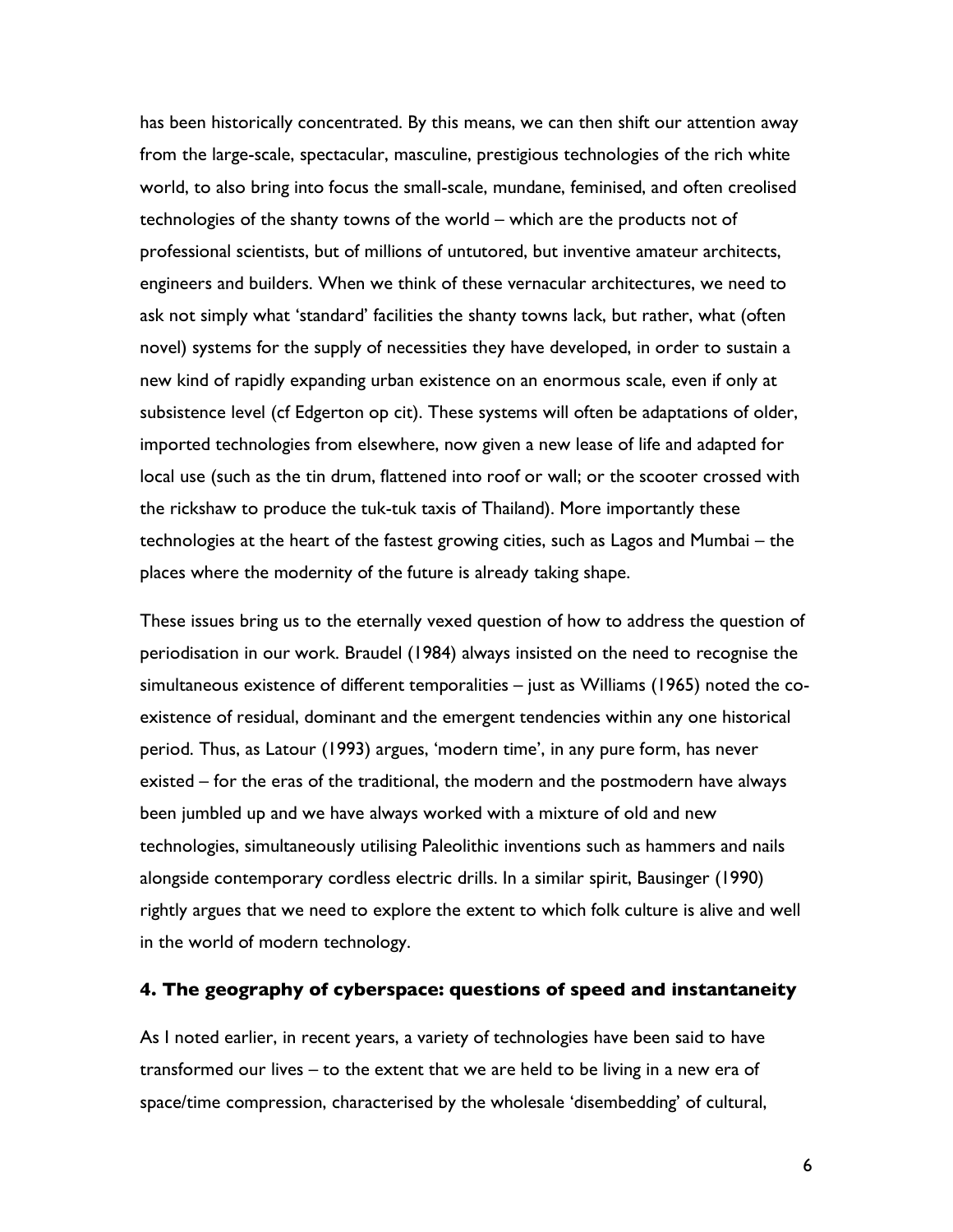economic and political activities. Some have claimed that in this cybernetic world 'we no longer have roots or origins – only aerials and terminals'; and that 'we' now live in a world where geography no longer counts for much (Wark, 1994).

In these arguments about the 'death' of geography, one example which is often cited is the growth of the telephone 'call- centres', based in India which, now handle a lot of the 'customer services' calls for a variety of British businesses. However, while these call centres no longer need to be on the geographical territory of the UK, in order to deal effectively with British customers, they are not, as it were 'just anywhere'. They are located precisely where they are because India can offer investors the attractive combination of a high level of indigenous English language skills alongside a low-wage economy, as the direct result of the long history of Britain's imperial presence on Indian soil. It is for reasons of exactly the same kind that French and Spanish call centres tend to be located in North Africa. The supposedly 'de-territorialised' geography of our postmodern era is thus much more legible if one reads it as a set of 'shadow' geographies created through the complex history of imperialism.

Morever, despite the widespread dissimulations of 'placelessness' practised in these callcentres, cyberspace still has a very real geography. The relative density of internet net connections per square kilometer varies enormously as between different geographical locations, and access to these technologies still depends very much on where you are located, in both geographical and social space. The distribution of these new technologies frequently mirrors established structures of power, and flows of internet traffic tend to follow the routes laid down by previous forms of communication. Further, as Zook (2005) demonstrates, the economy of the information age is actually rooted in very particular places. Despite the internet's ability to transcend space, the great majority of the world's dot.com companies are clustered in particular parts of a small number of urban conglomerations.

Rather than imagining that we stand on the cusp of an era in which the virtual geography of cyberspace will somehow entirely 'replace' the physical geography of the world, we would perhaps do better to accept that the virtual is now increasingly becoming a banal overlay to the world of the actual. Moreover, I would suggest that speaking of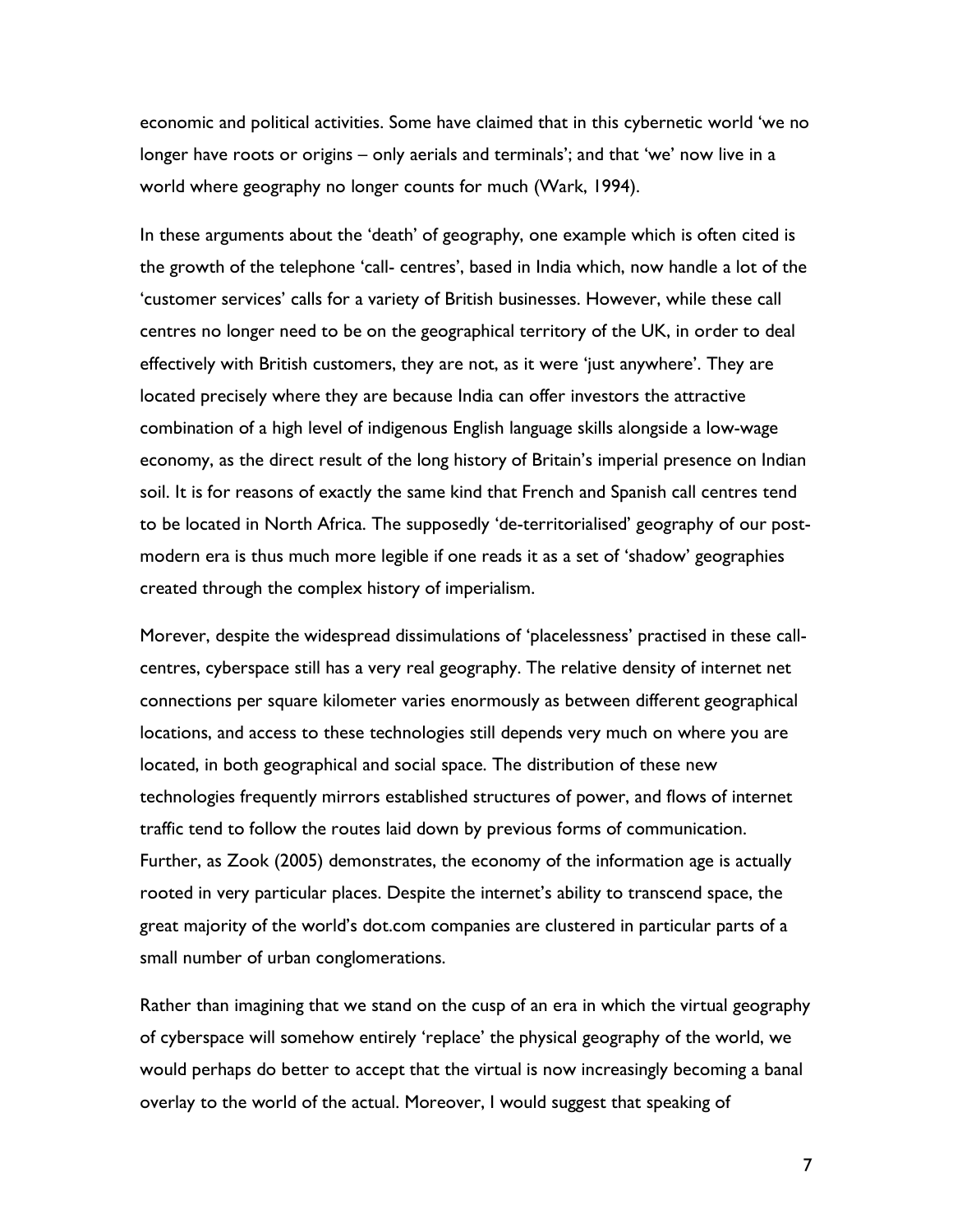'cyberspace' in general may be less useful than recognising that cyberspaces are not only various themselves, but are best characterised by reference to the particular ways in which the virtual and the actual are mixed together in different locations, according to localised cultural rules and priorities.

The same issues arise in relation to the significance of what has recently been described as the analytic shift from stasis to mobility within the social sciences. While sympathetic to the contribution of the 'new mobilities' paradigm developed, in the UK, by Urry et al. (2008), I also take note of Adey's (2006) useful caution that 'If mobility is everything then it is nothing' – which clearly implies the need for a carefully differentiated analyses of access to mobility for people in varying social and geographical locations. Thus, in the context of claims that 'we' live in a culture of speed, we evidently need to also consider the opposite issue – the question of waiting – which is, of course, the fate of the poor, or indeed of all of those who lack the qualifications (financial or otherwise) which give access to the relevant 'fast-track' or priority lane. If, for the middle classes of San Paulo, their 'mobility needs' are increasingly met by helicopters which fly to and from the pads on the rooftops of their apartment buildings, their maids must often travel 4–5 h each way, by bus, to and from the outlying favelas in which they live. In a similar spirit, Sekula (1995) notes that it may take up to a year for illegal migrants to get from China to Canada by ship, as they must spend days waiting, at various strategic points on their journey, in order to evade customs and border controls. It is these issues to which Massey (1994, 2005) points when she insists that we attend to what she calls the powergeometry of contemporary mobilities.

## **5. Anthropological and comparative perspectives**

Let me turn now to the question of Euro-centrism in our field. Interpretive paradigms derived from the West have often been imported wholesale and applied elsewhere without being appropriately tailored to the local situation. Moreover, most Western media theory is both self-absorbed and parochial, with the result that universalistic theories about the media are advanced on the basis of evidence derived usually from the same few Euro-American settings. Thus our (supposedly universal) models of the world's media are in fact 'unduly influenced by the experience of a few, untypical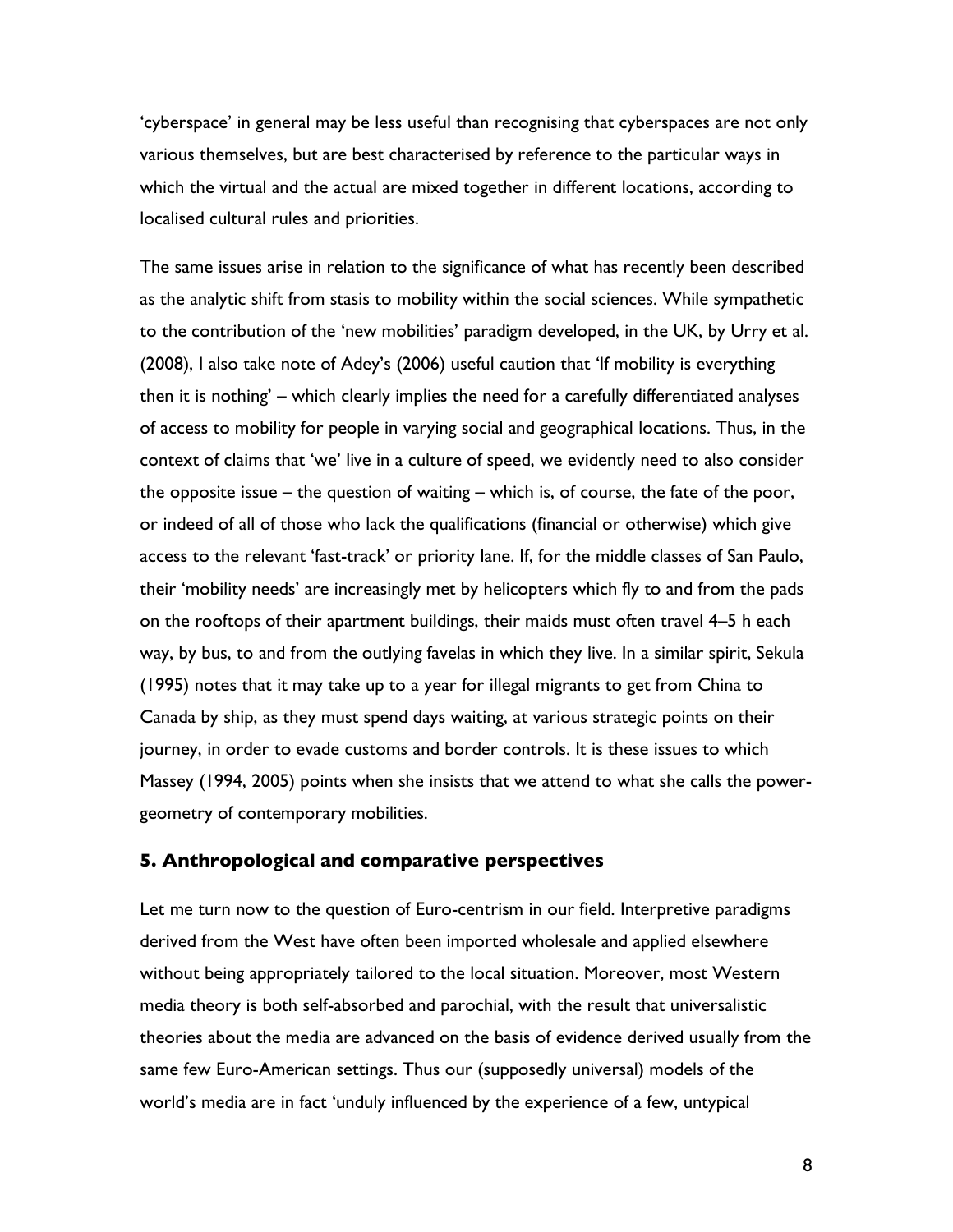countries'. Indeed, it is clearly absurd to 'universalise' the particular experience of places such as the USA and Britain, as if these affluent, stable democracies, with their Protestant histories and imperial entanglements, could possibly be seen as representative of the world at large (Curran and Park 2000).

The anthropologist Brian Larkin's starting point (Larkin, 2008) is to ask what media theory would look like, if it began from how the media actually work in a place like the contemporary Nigerian City of Kano, rather than in Europe or the United States? His concern is to examine 'where the insights of [Western] media theory have force' and where their analytical assumptions turn out to be socially or culturally specific, rather than based on any 'essential properties' of the technologies of which they claim to speak.

Larkin uses the Nigerian experience to defamiliarise our presumptions and thus reveal the particularity of 'what goes without saying' in the West. By highlighting processes which are played down in analyses that assume the universal normality of what are, in fact, the specific socio-political configurations of the West, he explicates how these differential conditions might challenge many of our taken-for-granted assumptions.

His fundamental point is well-made in a simple example, where he explicates the quite different significance of an electrical blackout in New York and Kano. In the former, it is experienced as a terrifying disaster – in the latter, as a routine/ momentary annoyance, before people switch over to their private generator. While western media theory routinely assumes the universal availability of well-functioning technological infrastructures, the people of the 'megaslums' of the world live in thoroughly 'privatised' worlds of everyday technological improvisation, where 'making do'/survival strategies, based around fragile and flexible local networks, are always necessary, given the unreliability of all structural forms of provision.

To argue all this is simply to recognise that, empirically speaking, the assumed 'truths' of media studies only pertain to media operating within very particular types of sociocultural, legal and economic frameworks. Thus, to conclude by return- ing to the issue of 'contextualism', before confronting the question of contemporary changes,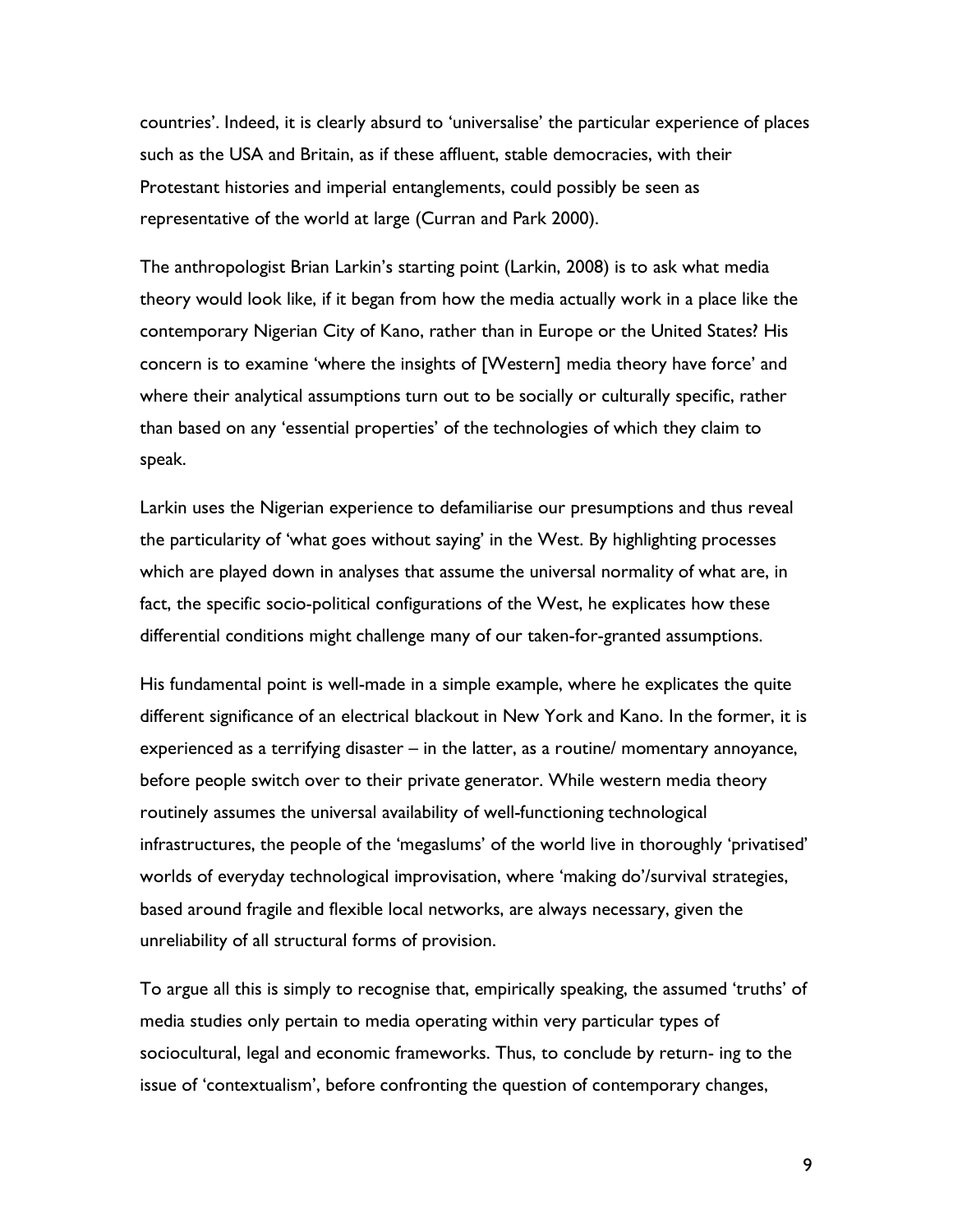technological or otherwise, we must be sensitive to the very many ways in which contexts produce 'media cultures' in the first place.

Thus, in relation to the dynamics of the global variations within what has been called the 'post-broadcast' era, Turner and Tay (2009) note how easy it is to get carried away by the overwhelming trends in Western media markets, the similarity of which has perhaps encouraged Western scholars to underestimate the contingency of the relations between television, nation and culture to which they are accustomed. Thus, they argue for the need to re-contextualise the 'default-settings' of Anglo-American Television studies – and to shift its focus, so as to better recognise the extent to which local, national and regional histories still determine the contemporary development of global television. This also involves recognising the variety of platforms, formats and distinctive cultural forms currently in play in different geo-linguistic markets. Above all, we must recognise that not all of them are developing in the same direction – let alone, at the same rates – as are the Western media on which most of our theoretical models are based, and to this extent, we should resist any siren calls to extrapolate improperly 'unversalised' perspectives from the development of the contemporary Western media.

Note: This article draws on material which is also discussed, in a different theoretical context, in my 'Television, Technology and Culture' in *The Communication Review* 2012, Vol 15, 79–105.

## **References**

Adey, P., 2006. 'If Mobility is Everything, Then it is Nothing' in *Mobilities*, vol. 1.1. pp. 75– 94.

Bausinger, H., 1990. *Folk Culture in a World of Technology* Bloomington. Indiana University Press.

Braudel, F., 1984. *The Perspective of the World* (*Civilization and Capitalism*, vol. III). Harper and Row, New York.

Bryce, J., 1987. 'Family Time and Television Use: A Contextualist Approach'. In: Lindlof, T. (Ed.), *Natural Audiences*. Ablex, Norwood, NJ.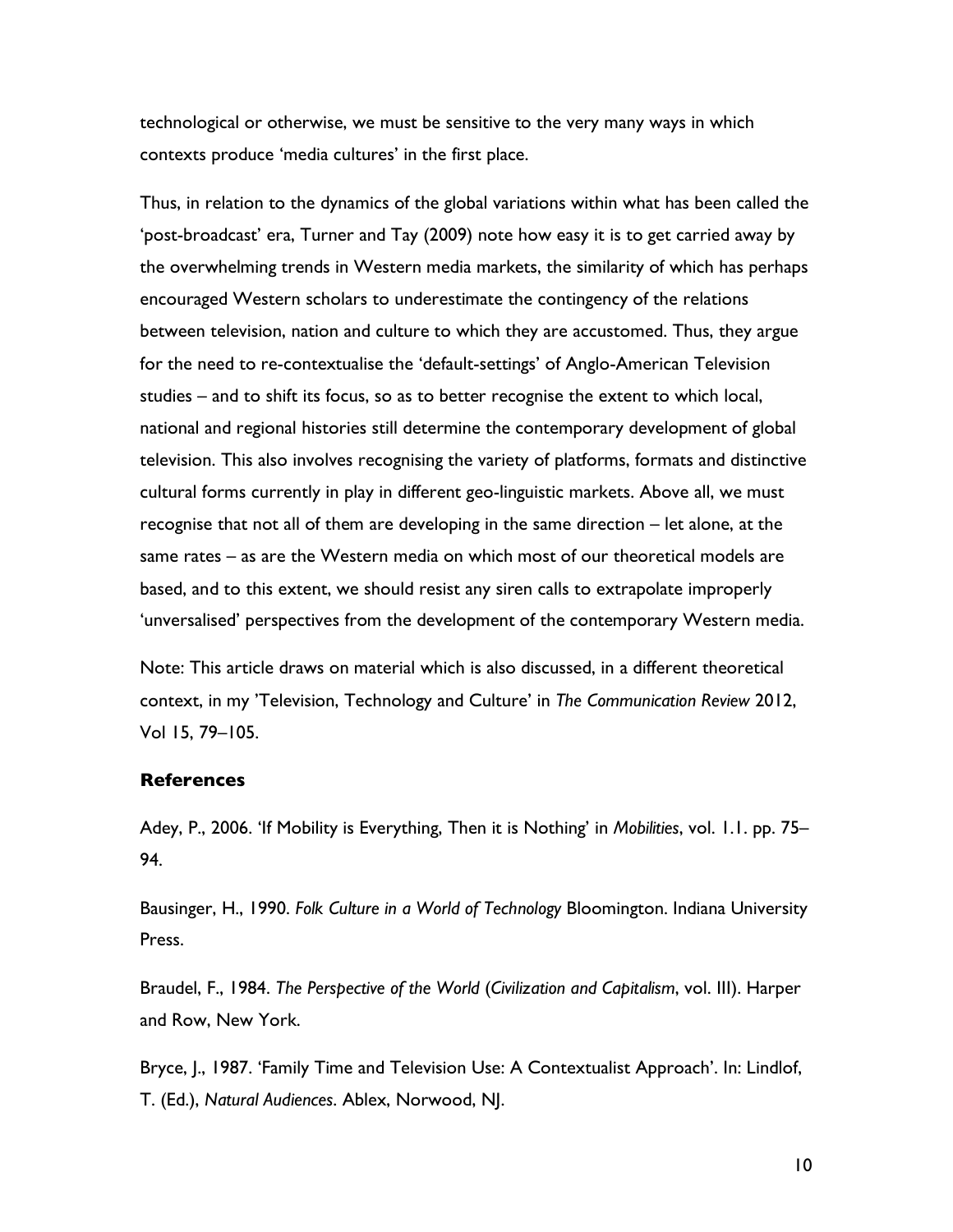Buerk, R., 2006. *Breaking Ships*. Chamberlain Bros Publishing, New York.

Curran, J., Park, M.J., (Eds.), 2000. *De-Westernising Media Studies*, Routledge, London.

Edgerton, D., 2006. *The Shock of the Old*. Profile Books, London.

du Gay, P., Hall, S., Janes, L., Mackay, H., 1996. *Doing Cultural Studies: The Story of the Sony Walkman*. Open University Press, Milton Keynes.

Larkin, B., 2008. *Signal and Noise* Durham. Duke University Press, NC.

Latour, B., 1993. We Have Never Been Modern. Harvester Wheatsheaf, Hemel Hempstead.

Massey, D., 1994. *Space, Place and Gender*. Polity Press, Cambridge.

Massey, D., 2005. *For Space*. Sage, London.

Miller, D., Slater, D., 2000. *The Internet: An Ethnographic Approach*. Berg Publishing, London.

Morley, D., 2011. 'Communications and Transport: The Mobility of Information, People and Commodities' *Media, Culture and Society*, vol. 33.5. pp. 743–759.

Sekula, A.,1995. *Fish Story* Rotterdam: Richter Verlag, Witte de With Centre for Contemporary Art.

Spigel, L., 2004. Introduction. In: Spigel, L., Olsson, J. (Eds.), *Television after TV* Raleigh. Duke University Press, Durham, NC.

Turner, G., Tay, J., 2009. *Television Studies after TV*. Routledge, London.

Urry, J., 2008. *Mobilities*. Polity Press, Cambridge.

Wark, M., 1994. *Virtual Geography*. Indiana University Press, Bloomington.

Williams, R., 1965. *The Long Revolution*. Pelican Books, Harmondsworth.

Zook, M., 2005. *The Geography of the Internet Industry*. Blackwell, Oxford.